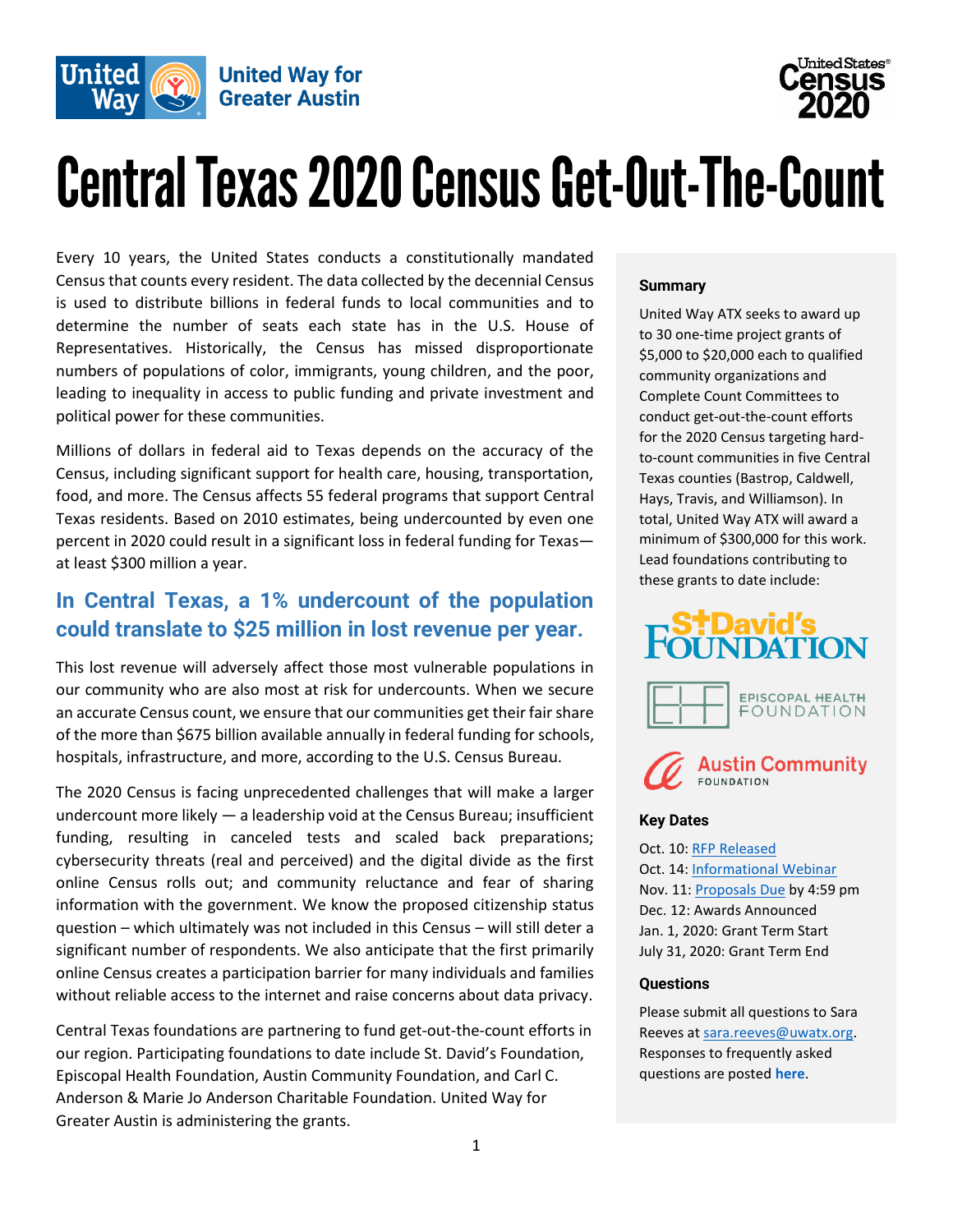

#### **United Way ATX's Role in Ensuring an Accurate Count**

United Way for Greater Austin brings people, ideas, and resources together to fight poverty in our community. Together with community leaders and partners, we're leading the charge to create sustainable and lasting solutions to poverty and the cycle that holds people in it.

Accurate Census counts are essential to United Way ATX's mission to fight poverty. Census data informs service provision and policymaking and determines resources that flow into our community. The lack of state government investment has left Texas behind the curve in preparing to ensure an accurate Census count. Individual counties are working quickly to catch up, each independently building out similar systems and responding to similar challenges – creating the potential for duplication of effort and conflicting messages that could have an unintended detrimental effect on this work.

As the regional, multi-county coordinating body for the Central Texas 2020 Census Get-Out-The-Count efforts, United Way ATX is collaborating with the Complete Count Committees (CCCs), grassroots nonprofit organizations and service providers, funders, and other relevant entities in five Central Texas counties (Bastrop, Caldwell, Hays, Travis, and Williamson) to ensure as complete a count as possible. United Way ATX will administer this funding, provide other resources, share best practices, and maximize return on investment to ensure the most vulnerable populations in our region are counted.

#### **Funding Strategies**

Our goal is every person in Central Texas is counted. To minimize the undercount, United Way ATX seeks proposals in two categories: **Grassroots Organizations/Service Providers** and **Complete Count Committees**.

#### *Category I: Grassroots Organizations and Service Providers*

United Way ATX seeks proposals from organizations with existing ties to hardto-count (HTC) communities in five Central Texas counties (Bastrop, Caldwell, Hays, Travis, and Williamson) to conduct boots-on-the-ground, get-out-thecount activities targeting HTC populations. Proposals must identify target HTC populations and include specific activities that will ensure that individuals from these populations successfully complete and submit the Census survey.

Boots-on-the-ground support can include, but is not limited to:

- Census survey completion assistance centers
- Door-to-door canvasing and Census completion support
- General assistance completing the survey (e.g. service providers incorporate survey completion into normal operations)



#### **Hard-To-Count Communities**

Historically, the census has missed large numbers of vulnerable populations. Through this work, we will target hard-to-count (HTC) communities in in Central Texas where 25-35% of the population lives in hard-to-count neighborhoods, including:

- Young children
- Highly mobile
- Racial/ethnic minorities
- Non-English speakers
- Low income
- Homeless
- Undocumented
- Distrust of government
- LGBTQ
- Mental or physical disabilities
- Non-traditional housing

#### **Complete Count Committees**

Complete Count Committees (CCCs) utilize local knowledge, influence, and resources to educate communities and promote the census through locally based, targeted outreach efforts.

CCCs help the Census Bureau get a complete count in 2020 through partnerships with local governments and community organizations.

#### **Resources**

[2020 Census Community](https://2020census.gov/content/dam/2020census/materials/partners/2019-03/toolkit.pdf) Outreach [Toolkit](https://2020census.gov/content/dam/2020census/materials/partners/2019-03/toolkit.pdf)

[Center for Public Policy Priorities](http://bettertexasblog.org/2020-census-tx/)  [2020 Census in Texas](http://bettertexasblog.org/2020-census-tx/)

[Texas Hard-To-Count Maps](http://www.censushardtocountmaps2020.us/img/mappdfs/Texas.pdf)

[Find Your Local CCC](https://www.census.gov/library/visualizations/interactive/2020-complete-count-committees.html)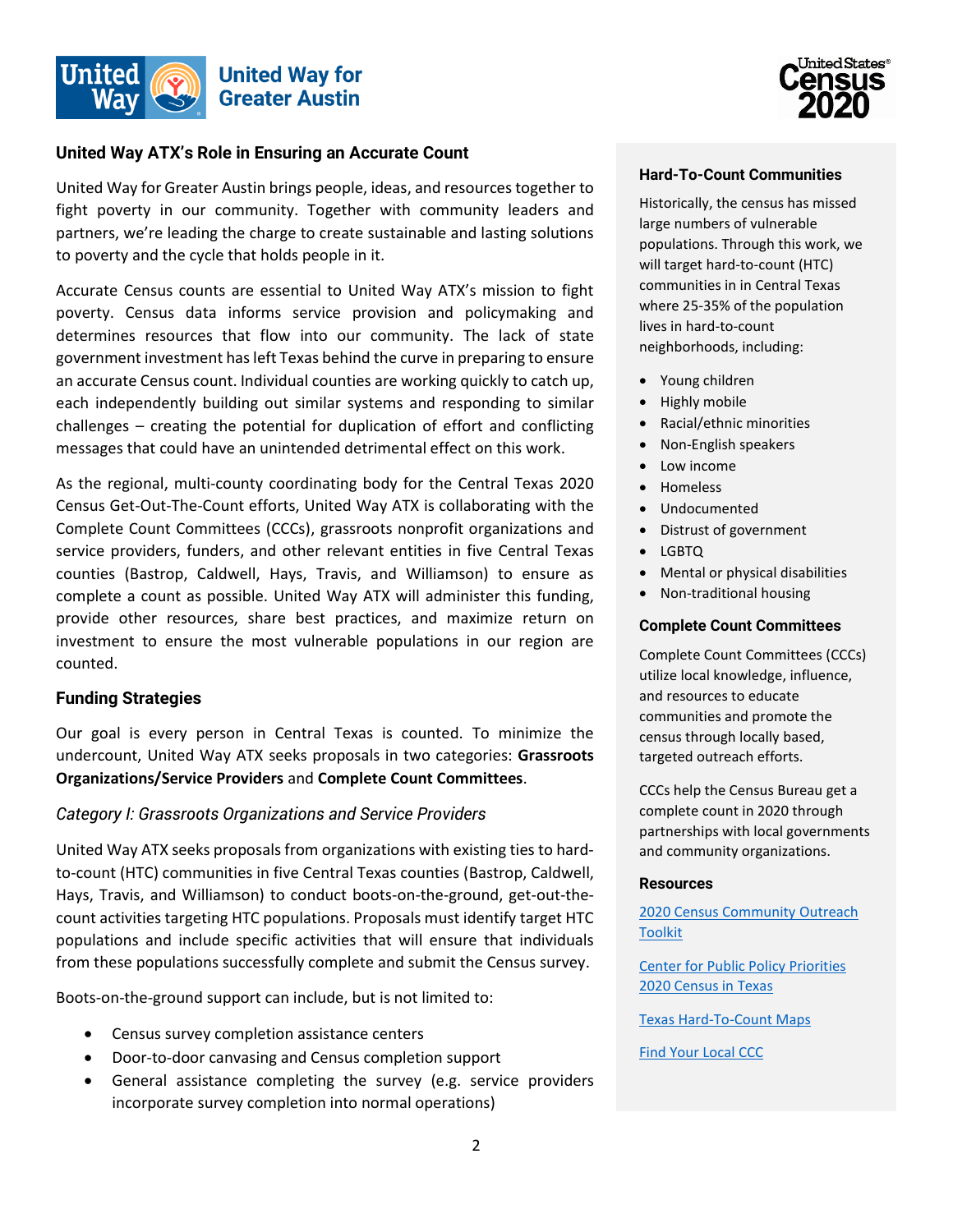



These are only intended as examples and applicants should not feel limited to these options. United Way ATX is eager to learn from the expertise of grassroots organizations with deep ties to HTC communities and encourages applications from organizations that proposes any activities most likely to connect with the target populations.

Please note, the purpose of this funding is to provide direct, boots-on-the-ground support. Therefore, organizations whose proposals only include information dissemination (such as distributing flyers) – and do not include direct support for individuals to submit a complete Census survey – will not be considered for this funding. Proposals may include some elements of information dissemination if appropriate, but applicants should be prepared to coordinate with their local CCCs in these efforts. In addition, preference will be given to proposed work that takes place before the April 1, 2020 count day. Organizations may propose work that continues until the July 31, 2020 survey deadline, but a majority of the efforts should occur prior to April 1, 2020.

United Way ATX anticipates a majority of grants awarded in this category will range from \$5,000 to \$20,000. Grant proposals and budgets should not exceed \$20,000. However, the goal of this funding opportunity is to have the greatest impact by reaching significant numbers of individuals in HTC communities and assisting them in successfully completing the Census survey. Organizations with the capacity to scale their work and reach more individuals in HTC communities can indicate this in the application. These organizations will be asked to indicate the number of individuals they could reach with a \$50,000 grant.

# *Category II: Complete Count Committees*

United Way ATX seeks proposals from official CCCs in five Central Texas counties (Bastrop, Caldwell, Hays, Travis, and Williamson) to conduct and/or coordinate get-out-the-count activities with specific focus on targeting HTC populations. Proposals must identify key HTC populations and include strategies that will ensure that individuals from these populations successfully complete and submit the Census survey.

United Way ATX anticipates a majority of grants awarded in this category will range from \$10,000 to \$20,000. The goal of this funding opportunity it to have the greatest impact by reaching significant numbers of individuals in HTC communities and assisting them in successfully completing the Census survey. CCCs with the capacity to scale their work and reach more individuals in HTC communities can indicate this in the application. These CCCs will be asked to indicate the number of individuals they could reach with a \$50,000 grant.

# **Eligibility Requirements**

In order to be eligible for consideration in this award, applicants must:

- Demonstrate prior community engagement/organizing experience with the HTC population(s) targeted in the proposal.
- Be led, staffed, and/or guided by individuals reflecting the race, ethnicity, and culture of the communities being served.
- Showcase a history or demonstrated ability to reach and engage members from their communities.
- Accept the terms of the [United Way ATX Grant](https://drive.google.com/open?id=1tvf_OB1uEzWcOFDr3Xgp5cgPOwD8hPjk) Agreement.
- Operate as an official Complete Count Committee **OR**
- Operate as a registered nonprofit organization for one year prior to application submission and have an official letter of determination of 501c3 status from the Internal Revenue Service.
	- $\circ$  Organizations with religious affiliations will be considered for funding only if the project for which they seek support addresses the needs of the wider community without regard to religious beliefs.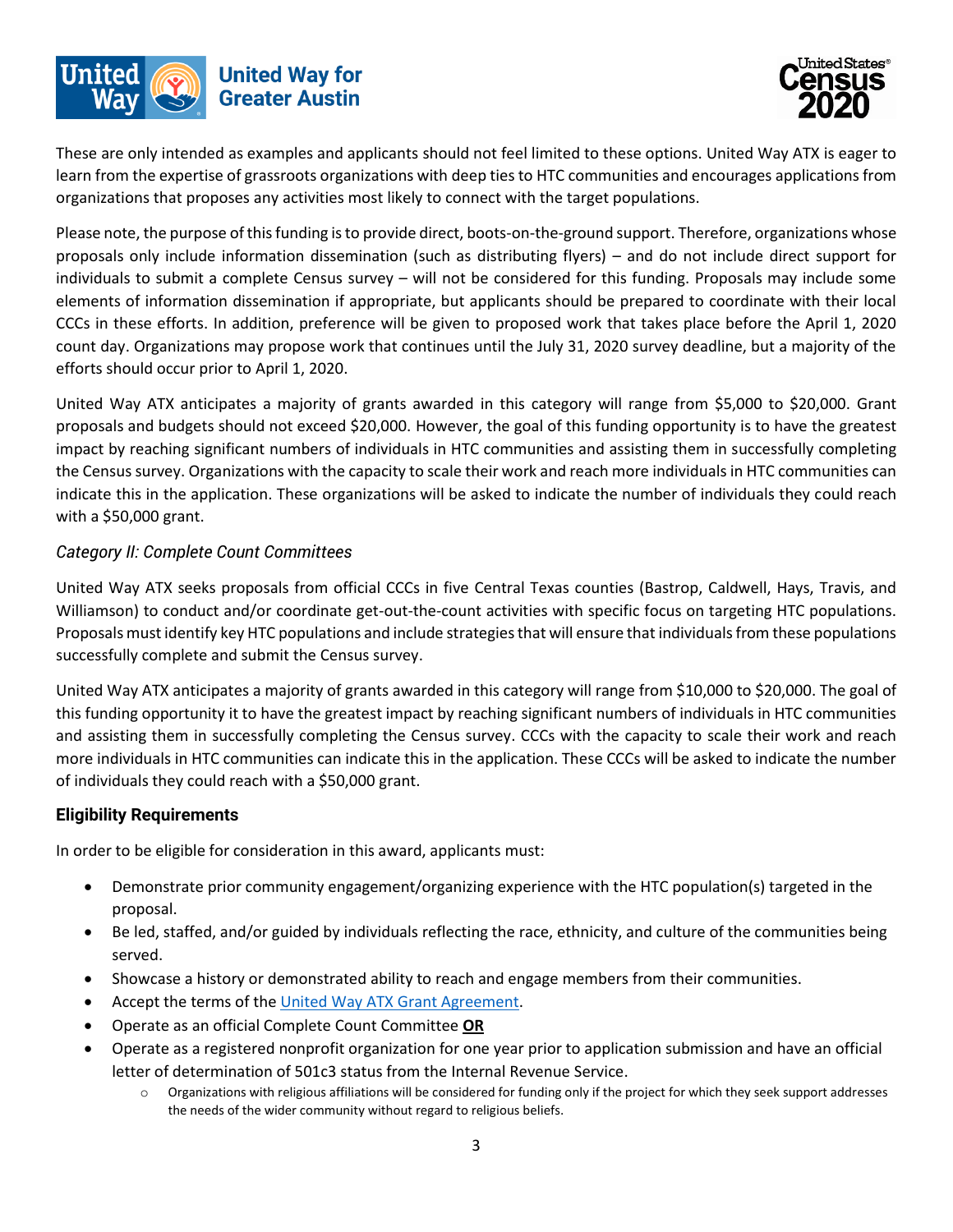



- **•** Demonstrate sufficient resources to undertake the proposed work within the grant term.<sup>1</sup>
- Not be delinquent on any state or federal debt.
- Share United Way ATX's view of collaborative and inclusive service to the entire community, without excluding anyone on the basis of race, color, religion, gender, ethnicity, national origin, age, disability, sexual orientation, or any other factor not relevant to a person's eligibility for service or ability to contribute.
- Propose a project that targets one or more specific hard-to-count populations.
- Propose a project that targets individuals in one or more of the following Central Texas Counties
	- o Bastrop o Travis
	- o Caldwell o Williamson
	- o Hays
- 
- Agree to coordinate their efforts (as appropriate) with other Census outreach efforts in the region, including their local CCC, and participate in regular coordinating calls with United Way ATX, if requested.
- Agree to update their information in the 2-1-1 data system on a regular basis, if appropriate.

# **Application**

#### Basic Organization Information

- $\bullet$  Federal Tax Number<sup>2</sup>
- Address and Phone Number
- Website
- Contact Information

#### Narrative Responses

# **1. HTC Community(ies) and Demonstrated Experience**

Provide an overview of the HTC population(s) you will serve and detail your history with and capacity to serve this population(s) in the Central Texas region. Include the number of individuals you intend to reach with this work. For CCCs, if you intend to subgrant or have partners, include these details for the intended partners.

#### **2. Strategy and Activities**

Outline your approach to reaching your targeted HTC population(s) and the activities you will undertake. Include supporting information/rationale for your selected strategies and activities. Provide details on how you will ensure the work is done in a culturally relevant manner and takes into account target population(s) needs such as language, literacy level, transportation, child care needs, computer/mobile access, etc.

#### **3. Funding and Collaboration**

Outline secured and prospective funding sources for this work and detail all key collaborations necessary for success. Please note that grassroots organizations and service providers are asked if they have already been in contact with their local CCC about coordination.

#### **4. Budget Narrative**

Brief description of purpose of expenses included in the project budget.

#### Attachments

 $\overline{a}$ 

- Key Staff
- Key Partners (if applicable)
- Project Timeline
- Project Budget [\(use provided template\)](https://drive.google.com/open?id=1i2CsX-mw6eG5KIobIk9C8XDVtSQZgi66)
- IRS determination letter or tax-exempt status $2$
- Current operating budget $2$
- Recent income statement and balance sheet<sup>2</sup>
- $\bullet$  Recent W9<sup>2</sup>

<sup>&</sup>lt;sup>1</sup> If United Way ATX funding covers only a portion of the project costs, the organization must demonstrate that other funding is available to complete the project.

 $2$  If your organization is not a recognized nonprofit or part of a government entity, you will provide this information for your fiscal agent.